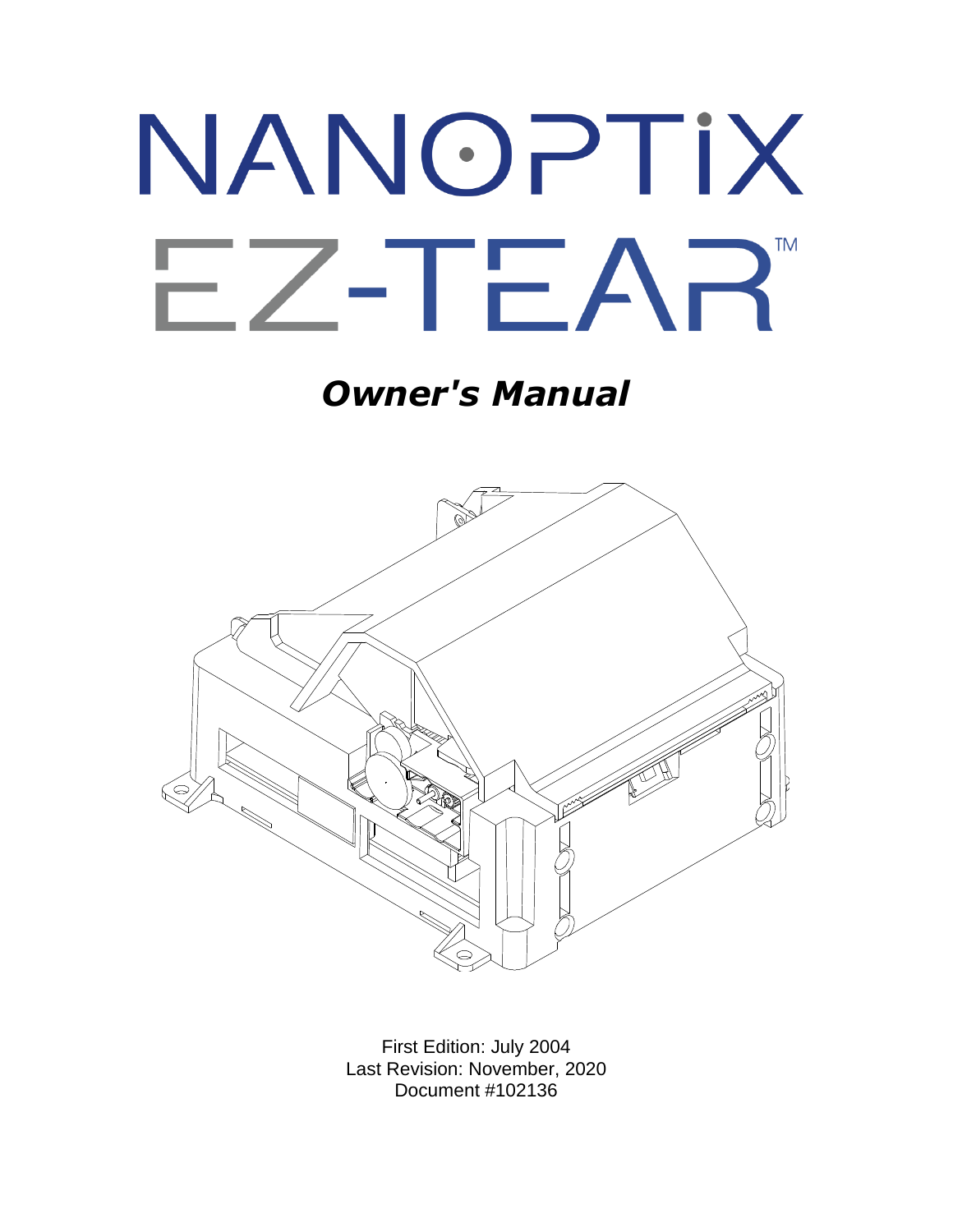## **Legal Notices**

#### **Disclaimer**

Information in this document is subject to change without notice. Consult your Nanoptix Inc. sales representative for information that is applicable and current. Nanoptix Inc. reserves the right to improve products as new technology, components, software, and firmware become available.

No part of this document may be reproduced or transmitted in any form or by any means, electronic or mechanical, for any purpose without the express written permission of Nanoptix Inc.

#### **Copyright**

Copyright 2004 by Nanoptix Inc. Dieppe, New Brunswick Canada All rights reserved Printed in Canada Confidential, Unpublished Property of Nanoptix Inc.

#### **Trademarks**

Epson is registered trademark of Epson Corporation.

Windows is registered trademark of Microsoft Corporation.

Nanoptix is a trademark. Other trademarks and registered trademarks are the property of their respective holders.

**Federal Communications Commission (FCC) Radio Frequency Interference Statement**

#### **Warning**

Changes or modifications to this unit not expressly approved by the party responsible for compliance could void the user's authority to operate the equipment.

#### **Note**

This equipment has been tested and found to comply with the limits for a Class B digital device, pursuant to Part 15 of the FCC Rules. These limits are designed to provide reasonable protection against harmful interference when the equipment is operated in a commercial environment. This equipment generates, uses, and can radiate radio frequency energy and, if not installed and used in accordance with the instruction manual, may cause harmful interference to radio communications. Operation of this equipment in a residential area is likely to cause harmful interference in which case the user will be required to correct the interference at his own expense.

#### **Information to the User**

This equipment must be installed and used in strict accordance with the manufacturer's instructions. However, there is no guarantee that interference to radio communications will not occur in a particular commercial installation. If this equipment does cause interference, which can be determined by turning the equipment off and on, the user is encouraged to contact Nanoptix Inc. immediately.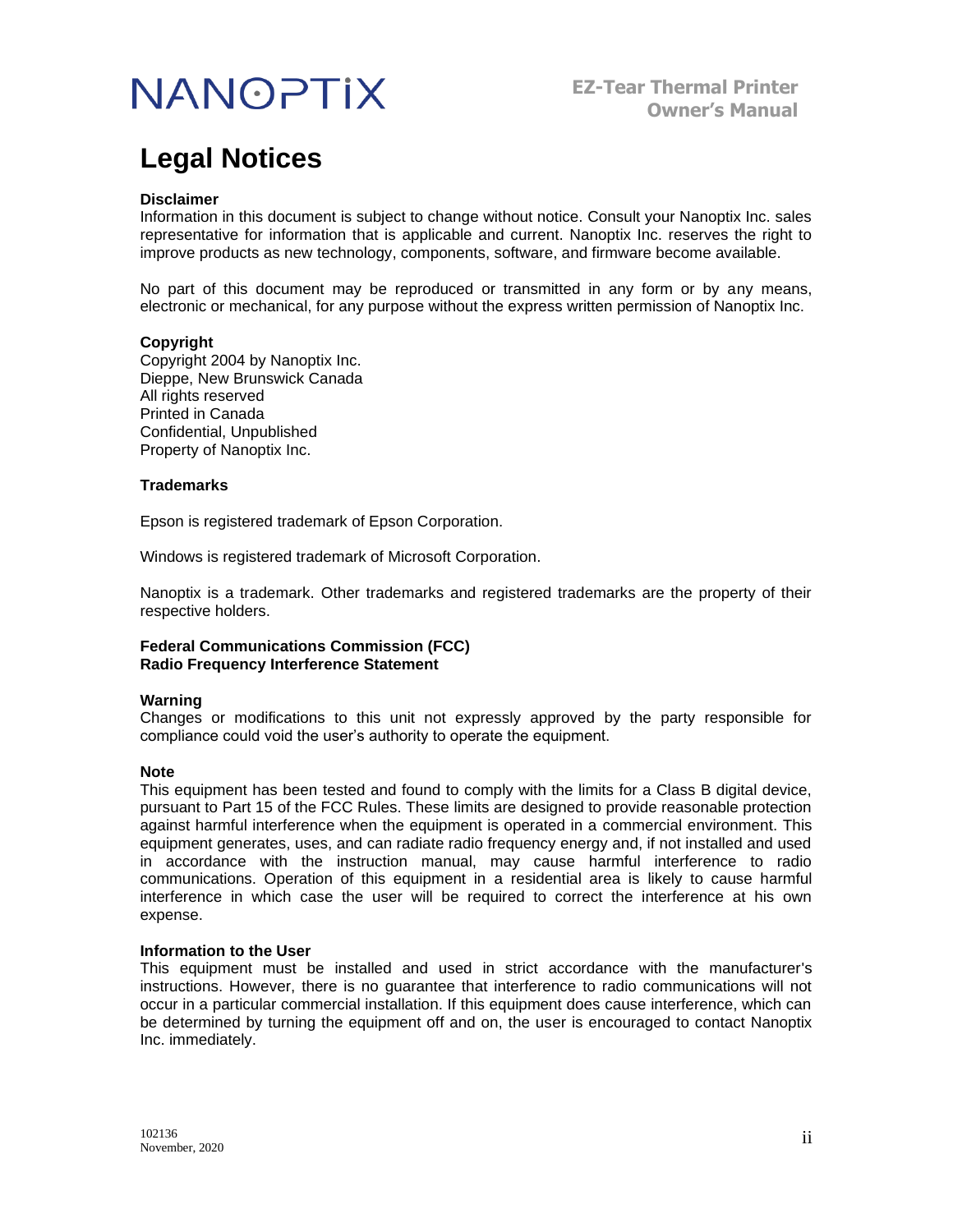

Nanoptix Inc. is not responsible for any radio or television interference caused by unauthorized modification of this equipment or the substitution or attachment of connecting cables and equipment other than those specified by Nanoptix Inc. The correction of interferences caused by such unauthorized modification, substitution or attachment will be the responsibility of the user.

In order to ensure compliance with the Product Safety, ICES, FCC and CE marking requirements, you must use the power supply, power cord, and interface cable which were shipped with this product or which meet the following parameters:

#### **Power Supply**

UL Listed power supply with standard 60Hz-50Hz, 100-240VAC input and 24VDC output equipped with AC line filtering, over-current and short-circuit protection.

Use of this product with a power supply other than the Nanoptix Inc. power supply will require you to test the power supply and Nanoptix Inc. printer for FCC and CE mark certification.

#### **Communication Interface Cable**

An approved Nanoptix interface cable must be used with this product. Using a cable other than Nanoptix approved product will require that you test the cable with the Nanoptix Inc. printer and your system for FCC and CE mark certification.

#### **Power Cord**

A UL listed, detachable power cord must be used. A power cord with Type SVT marking must be used. For applications outside the North America, power cords that meet the particular country's certification and application requirements should be used.

Use of a power cord other than described here may result in a violation of safety certifications that is in force in the country of use.

#### **Industry Canada (IC)**

#### **Radio Frequency Interference Statement**

This Class A digital apparatus meets all requirements of the Canadian Interference-Causing Equipment Regulations.

*Cet appareil numérique de la classe A respecte toutes les exigences du Règlement sur le matériel brouilleur du Canada.*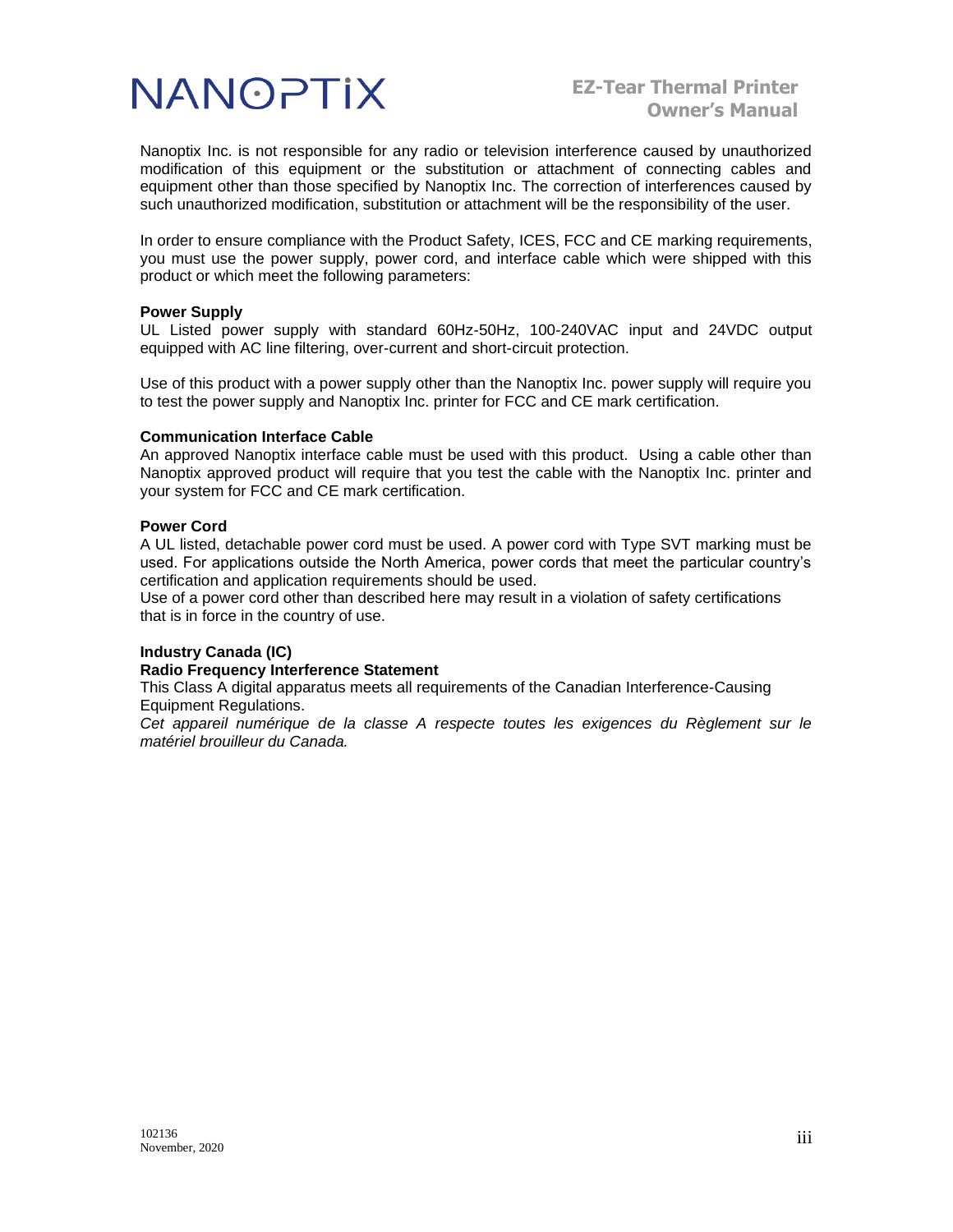

## **Table of Contents**

| 1. |  |
|----|--|
|    |  |
|    |  |
|    |  |
|    |  |
|    |  |
|    |  |
|    |  |
|    |  |
| 2. |  |
|    |  |
|    |  |
|    |  |
| 3. |  |
|    |  |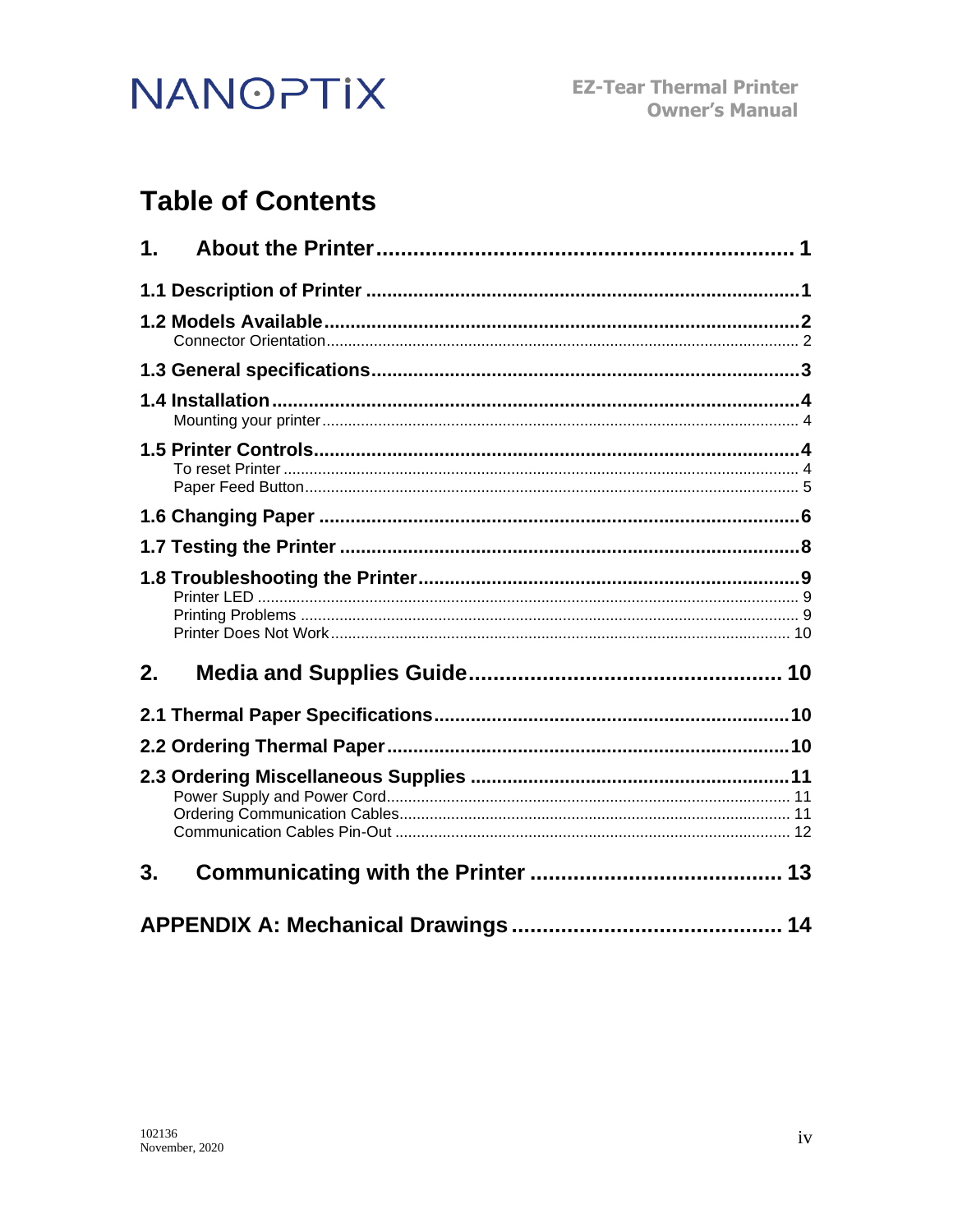**EZ-Tear Thermal Printer Owner's Manual** 

## **Figures**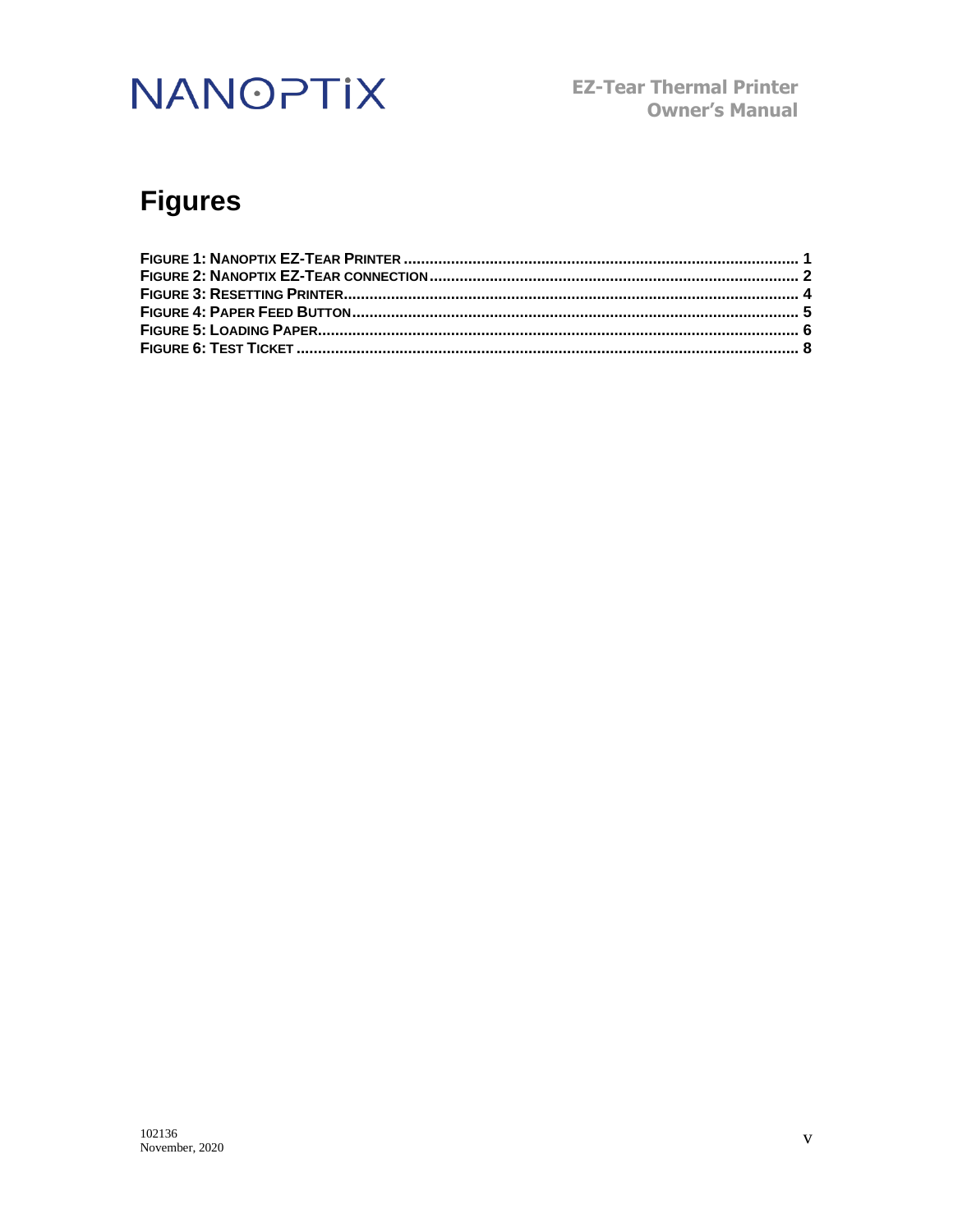**EZ-Tear Thermal Printer Owner's Manual**

## **Tables**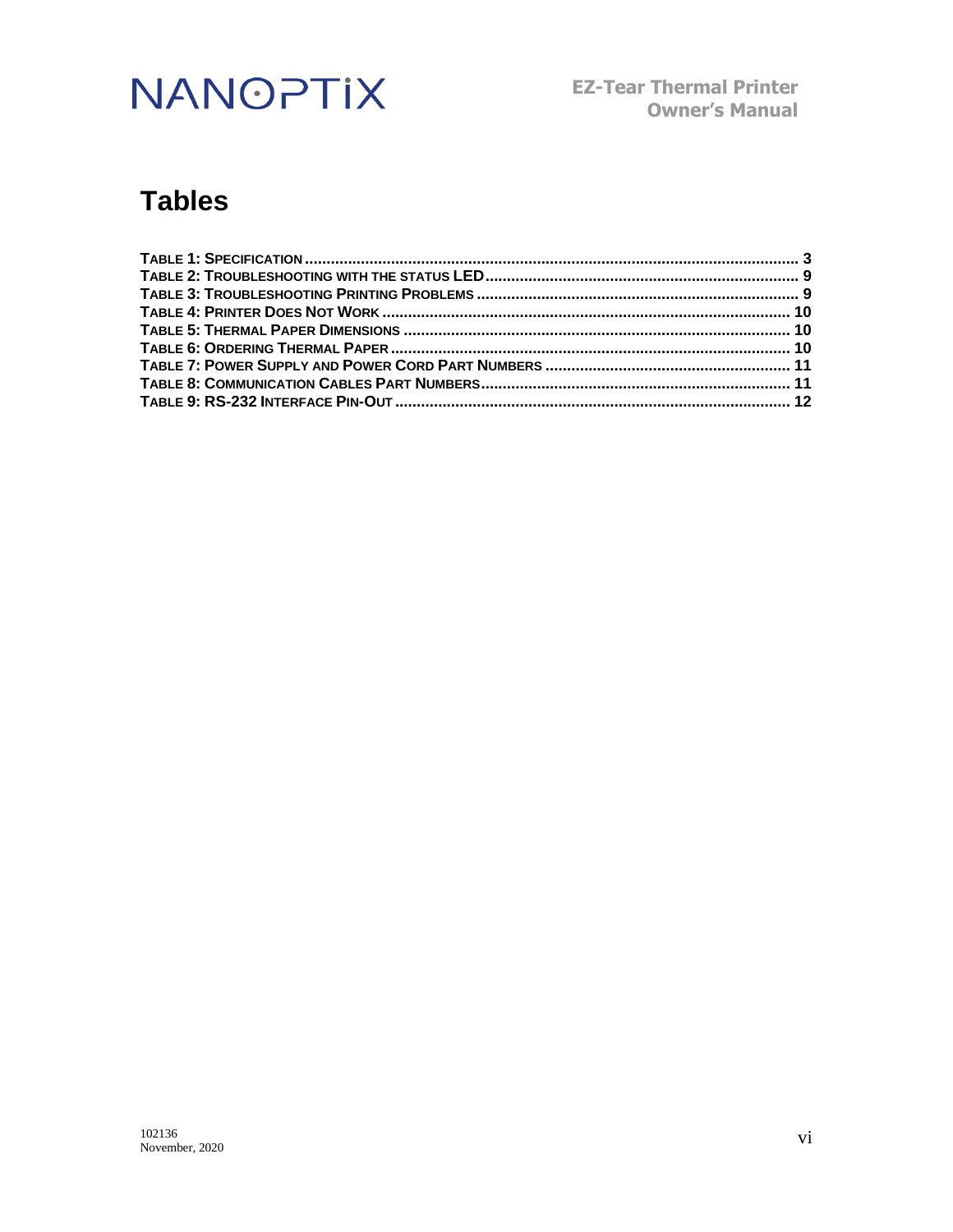

**EZ-Tear Thermal Printer Owner's Manual**

## <span id="page-6-0"></span>**1. About the Printer**

## <span id="page-6-1"></span>**1.1 Description of Printer**

The Nanoptix EZ-Tear thermal printers are extremely fast, quiet, and very reliable. With thermal printing technology, there is no ribbon cassette to change, and paper loading is extremely simple. The printer is small enough to fit almost anywhere and is easy to use with the ticket exiting from the front.



<span id="page-6-2"></span>**Figure 1: Nanoptix EZ-Tear-80 Printer (left), Nanoptix EZ-Tear-65 Printer (right)**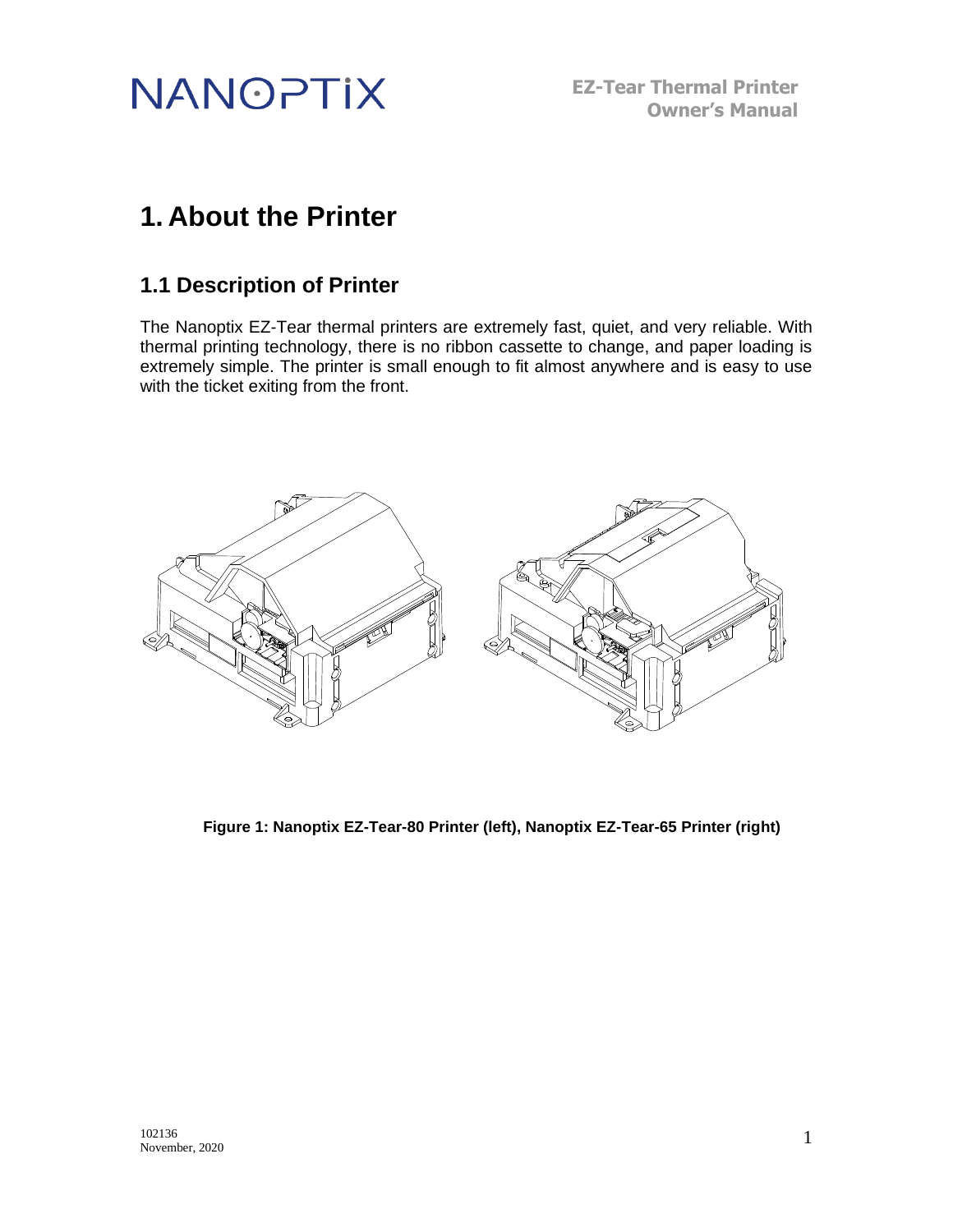

## <span id="page-7-0"></span>**1.2 Models Available**

There are several models of Nanoptix EZ-Tear printers available. Options include: paper width, top of form, paper low, communication interface, left or right side and spindle bucket. Please contact your representative for the most up-to-date options available.

### <span id="page-7-1"></span>Connector Orientation

When installing your printer, please ensure that the connections and controls are accessible during operation. The EZ-Tear printers can be ordered with the connectors and controls on either the right or the left hand side of the printer.



### **Figure 2: Nanoptix EZ-Tear connection**

<span id="page-7-2"></span>**(with connectors pictured on the Right side)**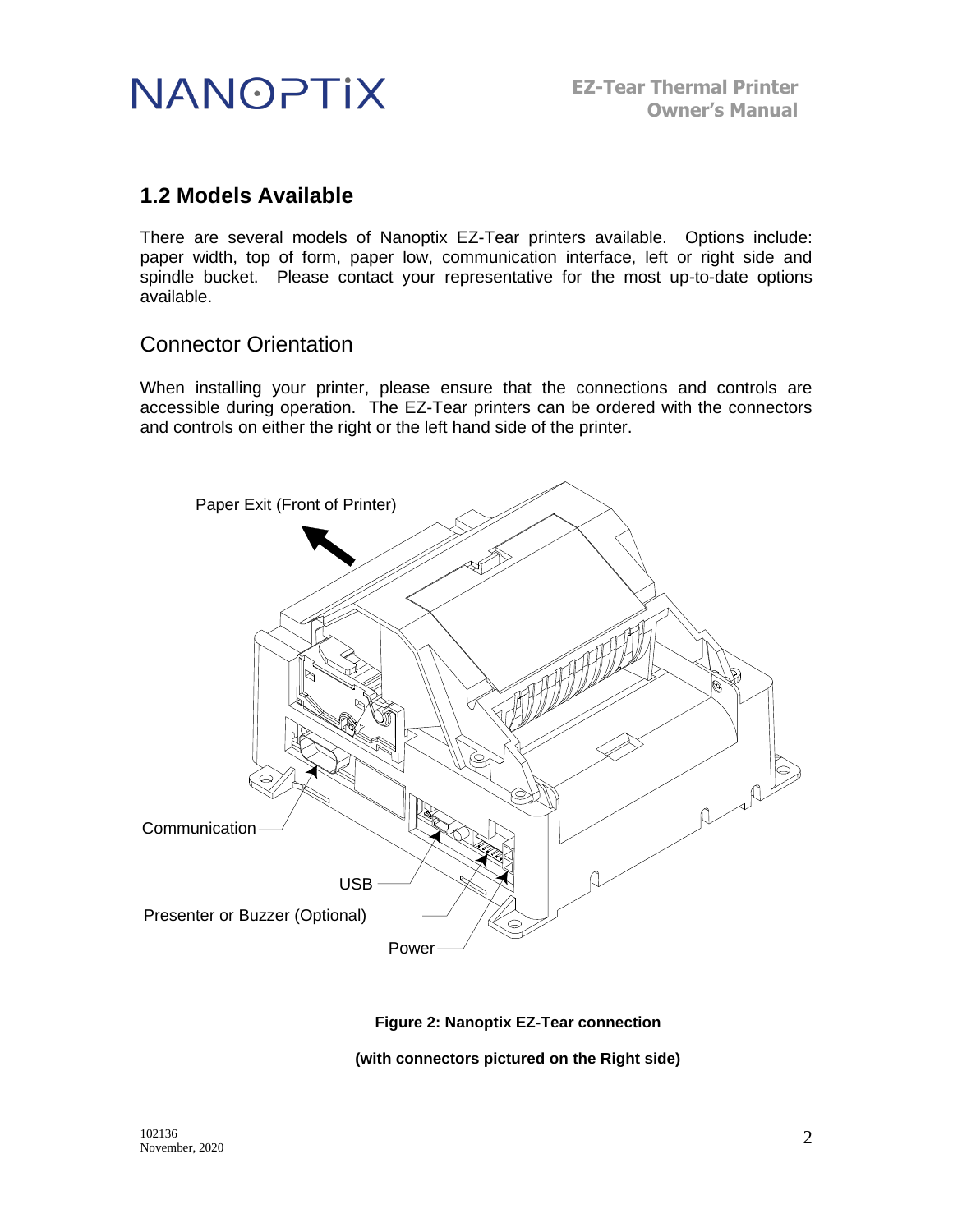

## <span id="page-8-0"></span>**1.3 General specifications**

| <b>Print Method</b>                    | <b>Direct Thermal</b>                                           |  |
|----------------------------------------|-----------------------------------------------------------------|--|
| <b>Resolution</b>                      | 8 dot/mm (203 dpi)                                              |  |
| <b>Print Width</b>                     | 80mm                                                            |  |
| <b>Paper Width</b>                     | 80mm or 65 mm                                                   |  |
| <b>Max Roll Diameter</b>               | 6" (152.4mm) on spindle, 4" (101.6mm) in                        |  |
|                                        | bucket                                                          |  |
| <b>Operating Temperature</b>           | 0 to 50 C                                                       |  |
| <b>Storage Temperature</b>             | $-40$ C to $+65$ C                                              |  |
| <b>Operating Relative Humidity</b>     | 5% to 90% RH at 50C (non-condensing)                            |  |
| <b>Communication Interface Options</b> | USB, RS-232C, RS-485, IEEE1284                                  |  |
| <b>Optional Interface</b>              | <b>None</b>                                                     |  |
| <b>Memory/Firmware</b>                 | 1 Mbit of SRAM, 4 Mbit of flash and 128Kbit                     |  |
|                                        | of EEPROM                                                       |  |
| <b>Resident Character Sets</b>         | Arial Bold (6 sizes)                                            |  |
|                                        | Note: Other Character sets can be                               |  |
|                                        | programmed quickly<br>UPC-A, UPC-E, interleaved 2 of 5, 3 of 9, |  |
| <b>Integrated Bar Codes</b>            | Code 128, EAN 8, EAN 13.                                        |  |
|                                        | Note: Other Bar Codes can be programmed                         |  |
|                                        | quickly                                                         |  |
| <b>Speed</b>                           | Up to 130 mm/second                                             |  |
| <b>Sensors</b>                         | Paper out<br>$\bullet$                                          |  |
|                                        | Door open                                                       |  |
|                                        | Top of form (optional)                                          |  |
|                                        | Paper low (optional)                                            |  |
| <b>Human Interface</b>                 | Status LED, paper feed button                                   |  |
| <b>Dimensions</b>                      | 131mm width x 82mm height x 133.5mm                             |  |
|                                        | depth                                                           |  |
| Weight                                 | 0.55 Kg                                                         |  |
| <b>Emission Standards</b>              | United States - FCC Part 15 Subpart B                           |  |
|                                        | Canada - Industry Canada ICES-003                               |  |
|                                        | Europe - EN 55022<br><b>Class A emissions</b>                   |  |
|                                        |                                                                 |  |
| <b>Immunity Standards</b>              | EN55024                                                         |  |

<span id="page-8-1"></span>**Table 1: Specification**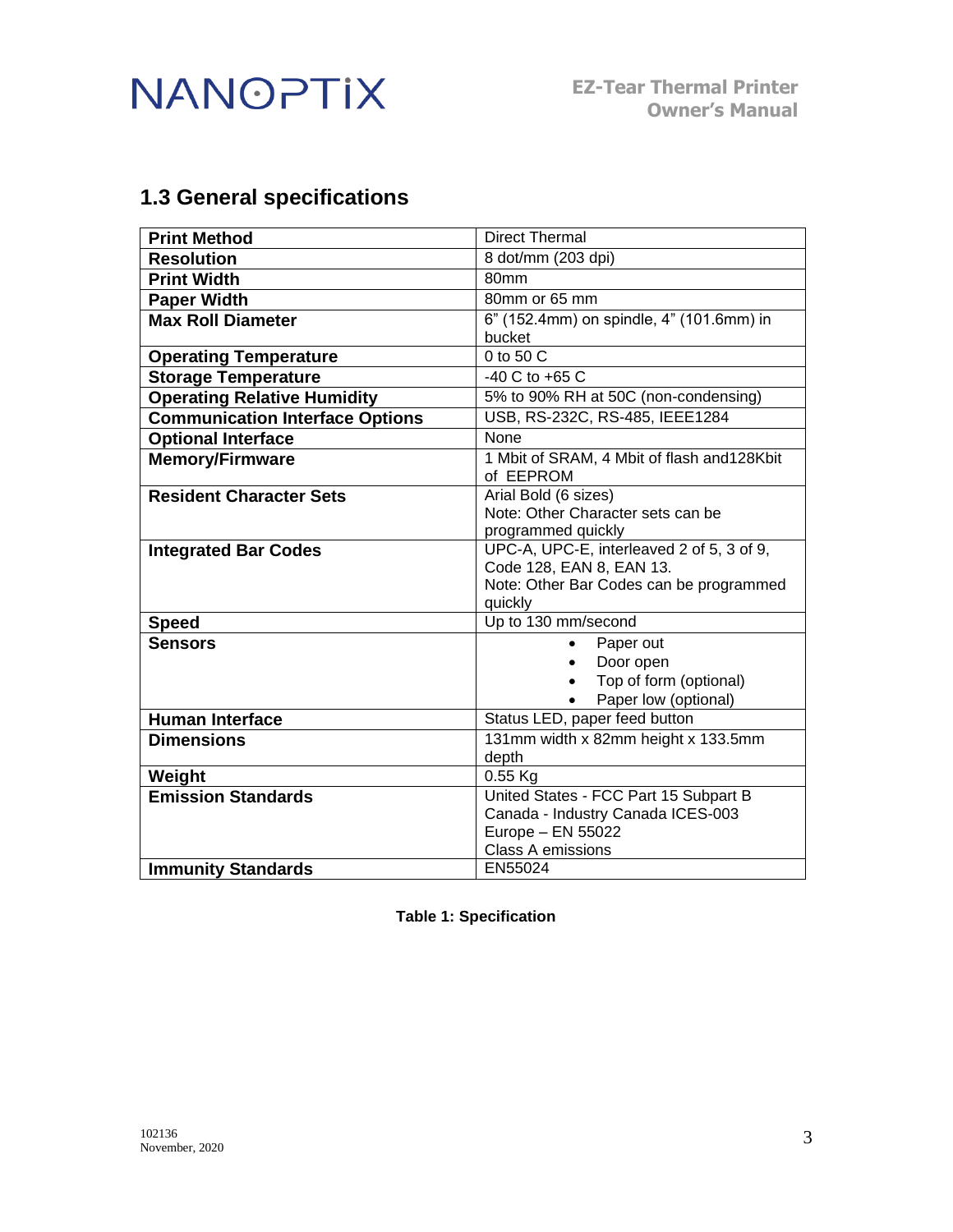

## <span id="page-9-0"></span>**1.4 Installation**

### <span id="page-9-1"></span>Mounting your printer

The Nanoptix EZTear printers have four 4.5mm mounting holes at the base that can be used to mount the printer on a variety of surfaces. Please refer to the drawings in Figure 8 for proper hole spacing.

**Note:** The Nanoptix EZTear printers must be mounted on surfaces with a flatness of less than 0.63mm (.025") total deviation. If the mounting surface in your application does not meet the above specification (ex. shop grade plywood), please contact Nanoptix for options that will ensure the proper functioning of your EZTear printer.

## <span id="page-9-2"></span>**1.5 Printer Controls**

## <span id="page-9-3"></span>To reset Printer

Simply plug and unplug the printer to reset in the event of a fault condition. Once the Printer is re-plugged, it will go through a startup routine and resets itself. The LED will light up. Note: there should be paper loaded in the printer and the door should be closed.



<span id="page-9-4"></span>**Figure 3: Resetting Printer**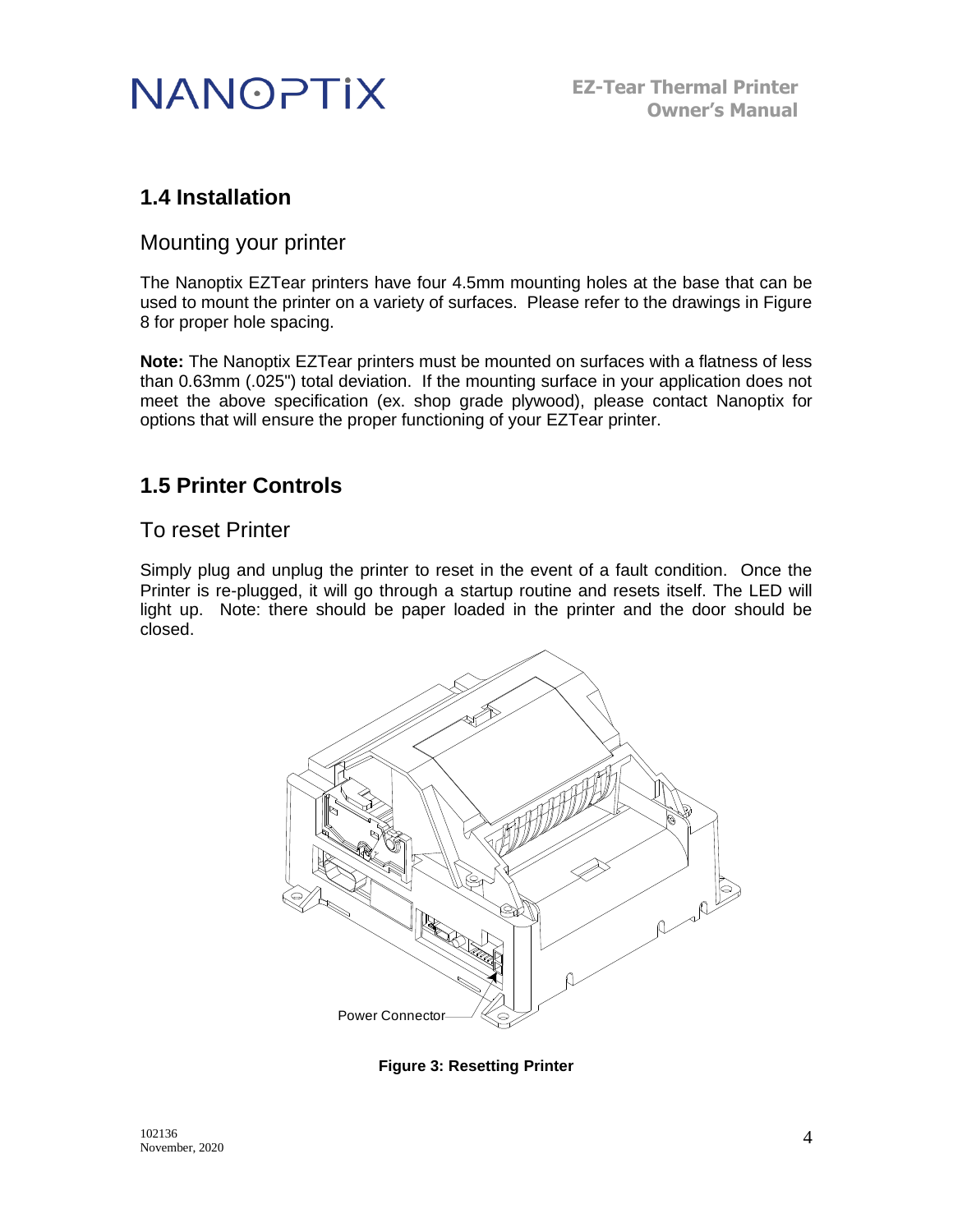

**EZ-Tear Thermal Printer Owner's Manual**

## <span id="page-10-0"></span>Paper Feed Button

Use the Paper Feed Button to advance the paper.



<span id="page-10-1"></span>**Figure 4: Paper Feed Button**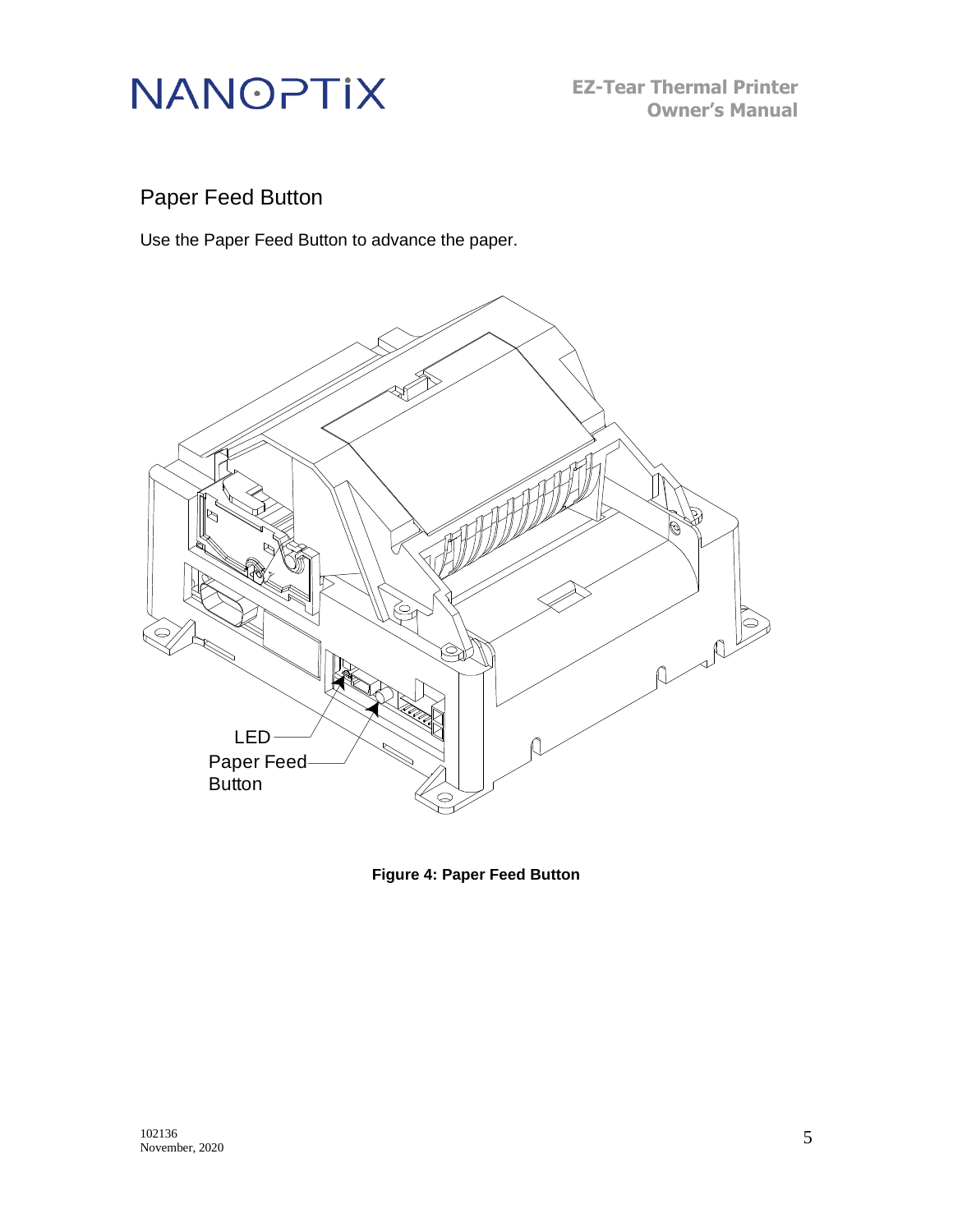

## <span id="page-11-0"></span>**1.6 Changing Paper**

**Caution:** Do not operate the printer if it runs out of paper. The printer will not operate without paper, but it may continue to accept data from the host computer. Because the printer cannot print any transactions, the data may be lost.

1. Open the top cover by pulling under the tab on both sides.

2. Remove the used roll.

3. Tear off the end of the new roll so that the edge is loose and place the new roll into the spindle bracket with a few inches of loose paper at the bottom of the roll.



**Figure 5: Loading Paper**

<span id="page-11-1"></span>**Caution**: The tear blade has sharp corners and caution should be exercised when loading paper not to cause personal injury.

**Notice:** Be sure the paper unrolls from the bottom. Otherwise, the printer will not Print.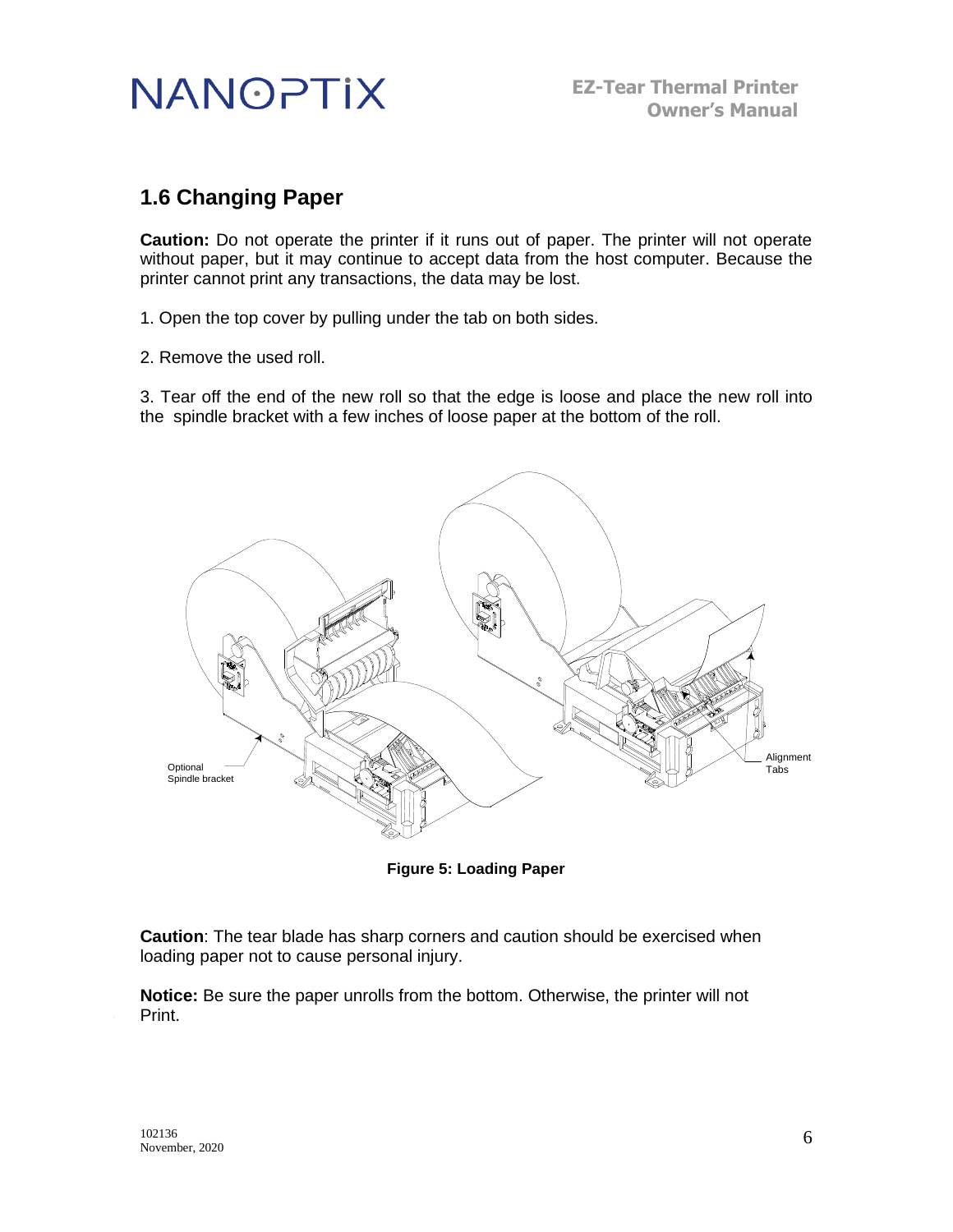

4. Pull up on the bottom of the paper roll and align the paper properly before closing the cover.

5. Advance the paper by pressing on the paper feed button and tear off the excess paper.

**Note:** In the event of a paper jam, remove the roll, tear a new clean edge, and replace it in the paper bucket, as described above. Be sure that the paper unrolls from the bottom of the roll.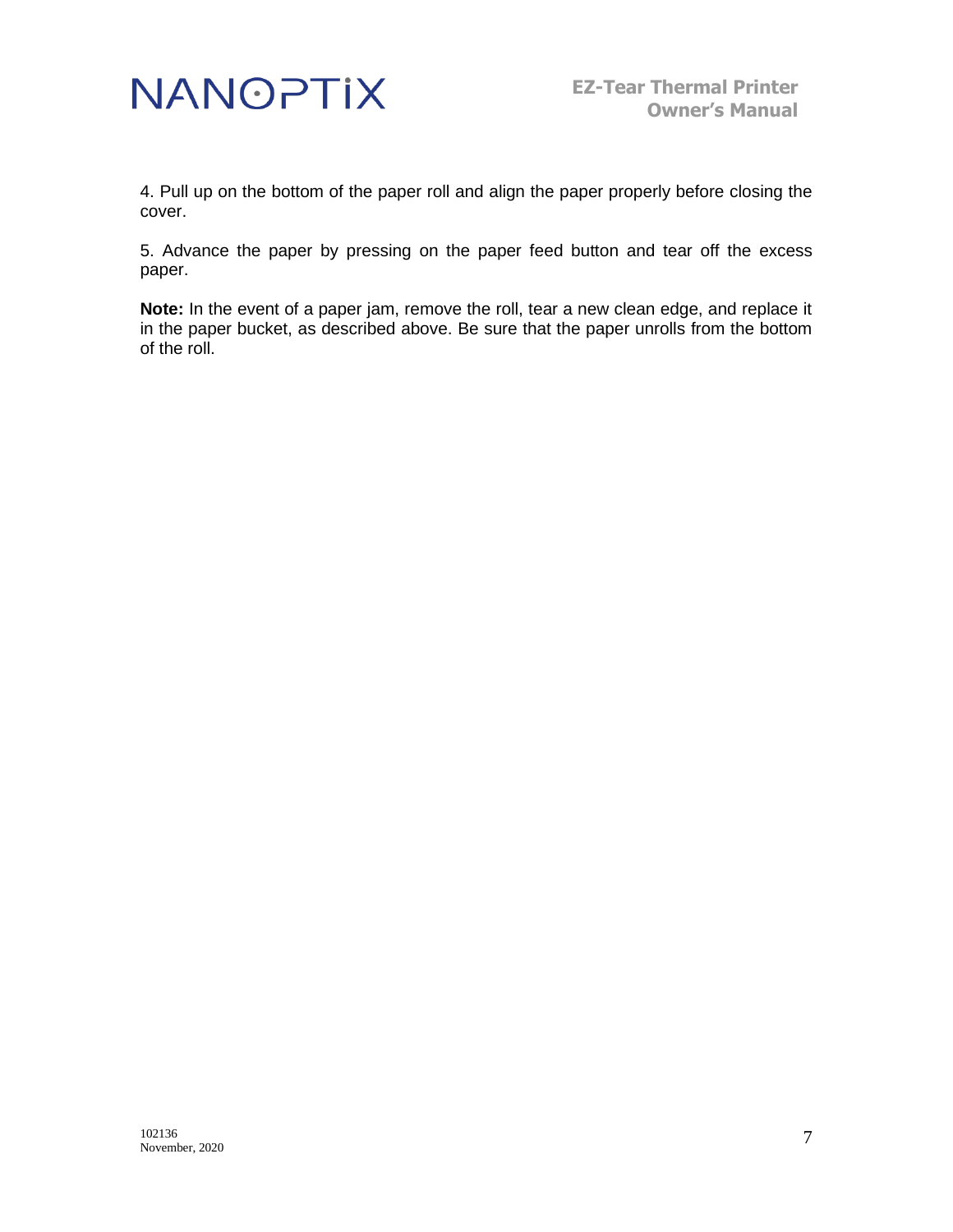

## <span id="page-13-0"></span>**1.7 Testing the Printer**

Run this test to check the printer. The test prints a resident test ticket. Verify this ticket to judge the printing quality. This is an example, the printer's actual status and associated printout will vary depending upon the configuration shipped to you.

| Model:<br>Firmware:                                                                                                                                       | EZ tear<br>TI3-XXXXXXXXX                                                                                                             |
|-----------------------------------------------------------------------------------------------------------------------------------------------------------|--------------------------------------------------------------------------------------------------------------------------------------|
| <b>COMMUNICATION</b><br>Interface:<br>Baud:<br>Data Bits:<br>Parity:<br>Handshaking:<br>Print Mode:<br>Aux Port:                                          | IEEE1284 (0) or Serial<br>9600<br>8<br><b>NONE</b><br><b>NONE</b><br>NTL<br>Disabled                                                 |
| PRINT CONTROL<br>Darkness Control:<br>Voltage:<br>Temperature:<br>Speed:<br>Black Bar Index:                                                              | $-1%$<br>24.2 Volts<br>26 Celcius<br>4 IPS<br>Disabled                                                                               |
| <b>SYSTEM RESOURCES</b><br><b>FLASH</b><br>-Used:<br>-Free:                                                                                               | 0<br>24576                                                                                                                           |
| <b>LIBRARY INVENTORY</b><br>Templates:                                                                                                                    | 0, 1, 2                                                                                                                              |
| Print Regions:                                                                                                                                            | 1,2,3,4,5,6,7,8,<br>h, 9, A, B, C, D, E, F, G,<br>I, J, K, L, N, O, P, Q, R,<br>S,T,U,Z,X,a,b,c,d,<br>e,f,g,i,j,k,l,m,n,<br>O, D, Q, |
| Graphics:<br>Fonts:                                                                                                                                       | None<br>0,3,5,7,8                                                                                                                    |
| <b>MANUFACTURING INFORMATION</b><br>Printer ID:<br>Date Code:<br>PWM Setting:<br>$A$ to $D$ :<br>Resets:<br>Tickets:<br>Status: TI3-XXXX- 0-40-40-40-40-P | 5465789<br>20184<br>7F7F7F7FFFFFFFF<br>DE7AA400FD000000<br>9<br>00001336                                                             |

### **Figure 6: Test Ticket**

<span id="page-13-1"></span>To print the test ticket, power-on the printer while pressing and holding the Paper Feed Button for approximately 6 seconds. A test ticket similar to above will be printed approximately 5 seconds after. Press the paper feed button once more and the ticket will feed. Pressing the button again will result in blank tickets.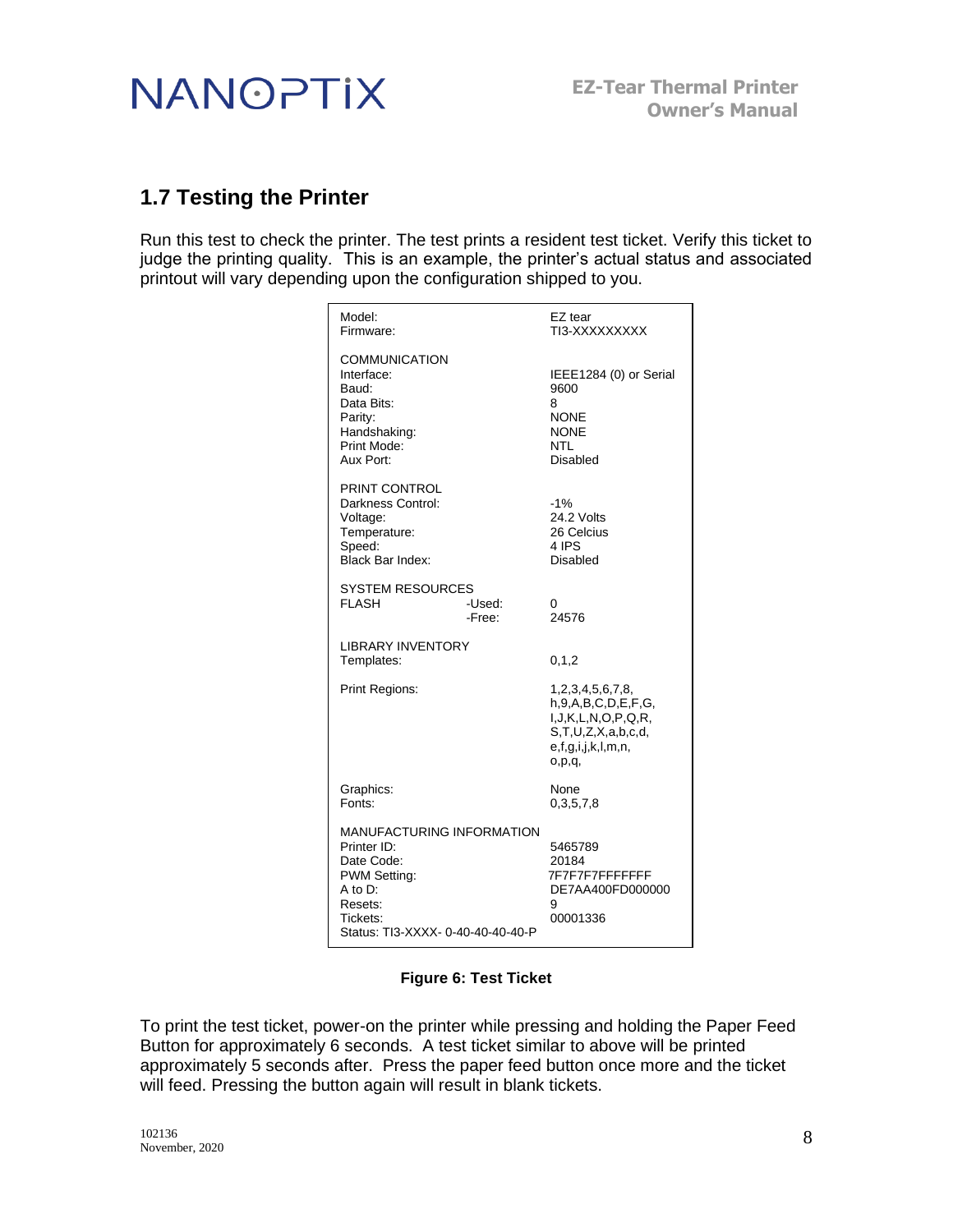

## <span id="page-14-0"></span>**1.8 Troubleshooting the Printer**

The printer is simple and generally trouble-free, but from time to time minor problems may occur. Follow these procedures to determine the cause and resolution of any problems the printer may be having. If the procedures in this section do not correct the problem, contact a service representative. (1-888-983-3030 ext. 213)

## <span id="page-14-1"></span>Printer LED

| <b>Condition</b>                | <b>LED Status</b> |
|---------------------------------|-------------------|
| Unit ready                      | ON                |
| Unit is in Reset or Booting     | <b>OFF</b>        |
| Unit in standby (powered off)   | <b>OFF</b>        |
| Paper Out                       | <b>Slow Blink</b> |
| Door Open                       | <b>Fast Blink</b> |
| Paper Jam                       | <b>Fast Blink</b> |
| <b>Missing Black Index Mark</b> | <b>Fast Blink</b> |
| <b>Temperature Error</b>        | <b>Med Blink</b>  |
| <b>Voltage Error</b>            | Med Blink         |
| <b>Print Head Error</b>         | <b>Med Blink</b>  |

#### <span id="page-14-3"></span>**Table 2: Troubleshooting with the status LED**

## <span id="page-14-2"></span>Printing Problems

| <b>Problem</b>            | <b>Possible Causes</b>   | <b>What to Do</b>        |
|---------------------------|--------------------------|--------------------------|
| Receipt does not come     | Paper is jammed.         | Open the top cover,      |
| out all the way.          |                          | inspect and              |
|                           |                          | clear any jammed paper.  |
| Printer starts to print,  | Paper is jammed.         | Open the receipt cover,  |
| but stops while the       |                          | inspect and              |
| receipt is being printed. |                          | clear any jammed paper.  |
|                           | Paper roll loaded        | Check that the paper is  |
|                           | incorrectly.             | loaded properly.         |
|                           | Thermal printhead is     | Use recommended          |
| Print is light or spotty. | dirty.                   | thermal receipt paper.   |
|                           |                          | Clean the Print Head     |
|                           |                          | with Nanoptix authorized |
|                           |                          | cleaner.                 |
| Vertical column of print  | This indicates a serious | Contact your authorized  |
| is missing.               | problem with the printer | service representative.  |
|                           | electronics.             |                          |
| One side of receipt is    | This indicates a serious | Contact your authorized  |
| missing.                  | problem with the printer | service representative.  |
|                           | electronics.             |                          |

#### <span id="page-14-4"></span>**Table 3: Troubleshooting Printing Problems**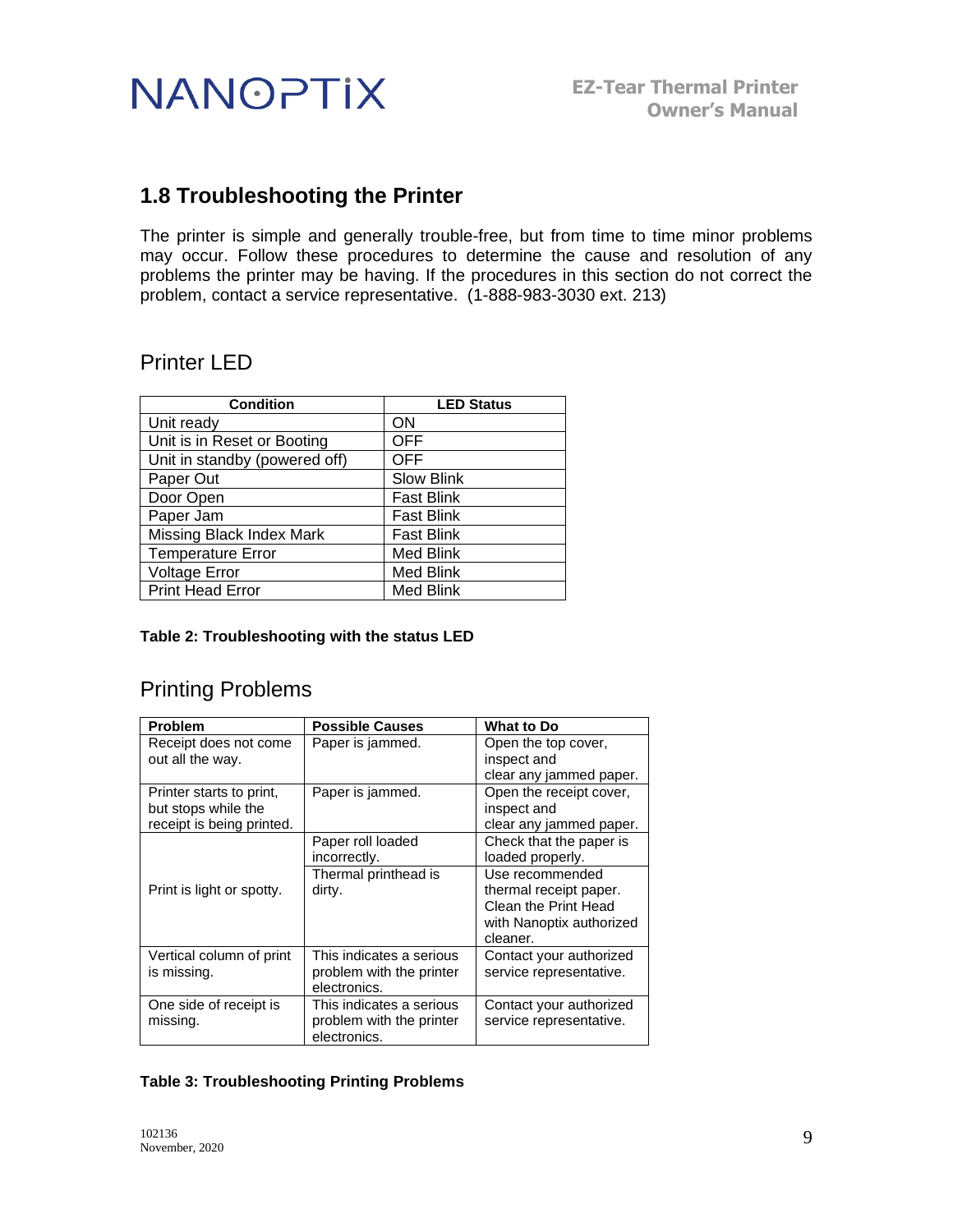

## <span id="page-15-0"></span>Printer Does Not Work

| <b>Problem</b>                                                | <b>Possible Causes</b>  | <b>What to Do</b>                                                                                                                                    |
|---------------------------------------------------------------|-------------------------|------------------------------------------------------------------------------------------------------------------------------------------------------|
| <b>Printer Does Not</b><br><b>Function When Turned</b><br>On. | Printer not plugged in. | Check that printer cables<br>are properly connected<br>on both ends.<br>Check that the host or<br>power supply is switched<br>on. Check Printer LED. |
|                                                               | Door not fully          | Close the door and load                                                                                                                              |
|                                                               | Closed or paper not     | paper.                                                                                                                                               |
|                                                               | loaded.                 |                                                                                                                                                      |

<span id="page-15-4"></span>**Table 4: Printer Does Not Work**

## <span id="page-15-1"></span>**2. Media and Supplies Guide**

## <span id="page-15-2"></span>**2.1 Thermal Paper Specifications**

The printer requires qualified thermal paper with the following dimensions:

| Width                                       | <b>Diameter</b>            |
|---------------------------------------------|----------------------------|
| 80 mm $\pm$ .2 mm (3.15 in. $\pm$ .008 in.) | 152.4 mm max. (6 in.) when |
| or 65mm $\pm$ .2 mm (2.60 in. $\pm$ .008    | using spindle, 101.6mm max |
| in.)                                        | (4 in.) when using bucket  |

#### <span id="page-15-5"></span>**Table 5: Thermal Paper Dimensions**

The paper must not be attached to the core. If Top of Form Option is installed, paper with a black stripe (20% max reflectance) at the end of the roll can be used to indicate that the paper is running low.

## <span id="page-15-3"></span>**2.2 Ordering Thermal Paper**

We recommend the following paper grades. There are a number of paper converters qualified to supply this paper, provided the rolls are from these recommended grades. Contact a Nanoptix sales representative if more information is required.

| <b>Manufacturer</b>             | <b>Numbers</b>    | <b>Paper Grade</b>           |
|---------------------------------|-------------------|------------------------------|
| <b>Kanzaki Specialty Papers</b> | Tel: 888-526-9254 | P-310 (Standard Sensitivity) |
| (USA)                           | Fax: 413-731-8864 | P-350 (High Sensitivity)     |

#### <span id="page-15-6"></span>**Table 6: Ordering Thermal Paper**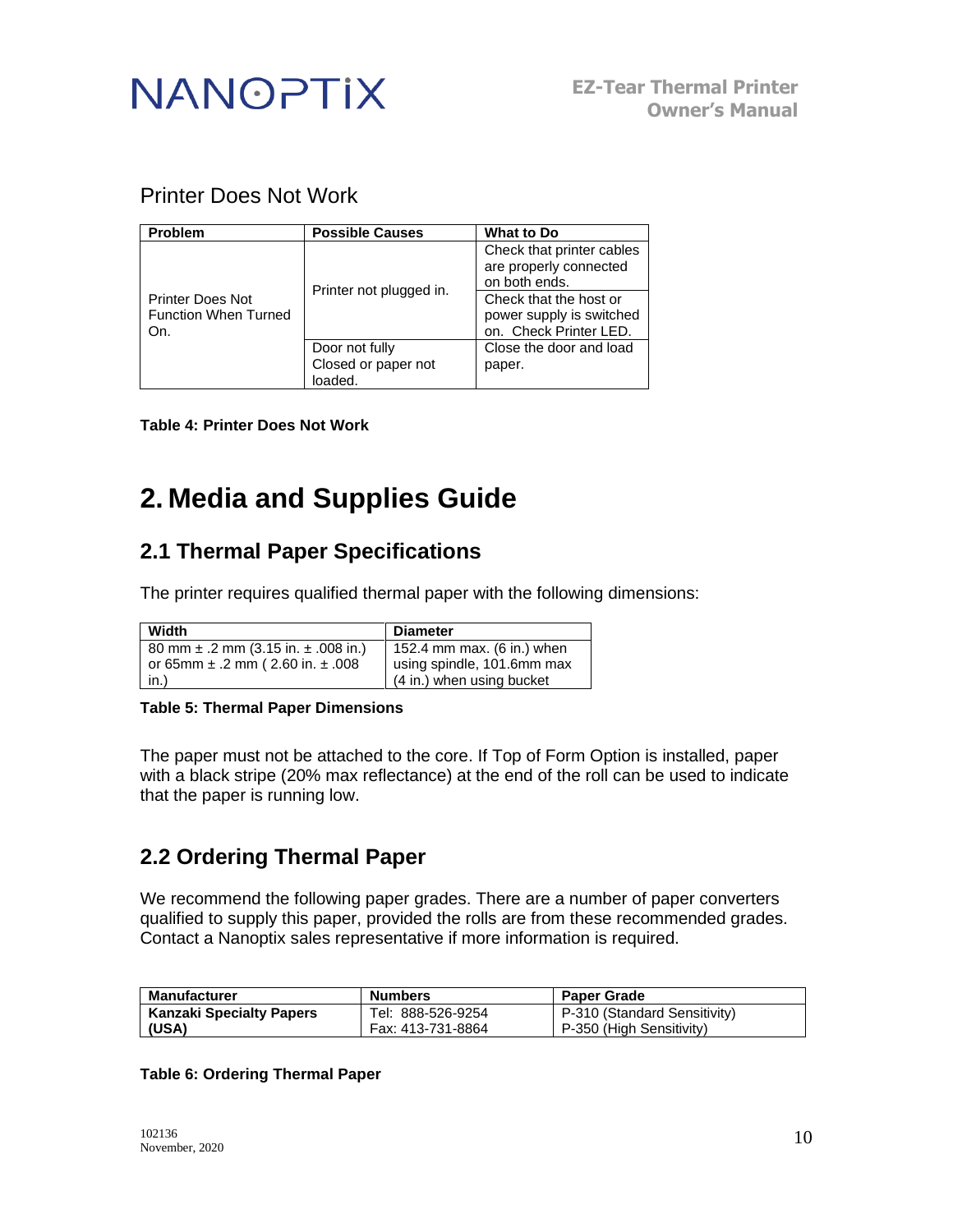

## <span id="page-16-0"></span>**2.3 Ordering Miscellaneous Supplies**

<span id="page-16-1"></span>Power Supply and Power Cord

Contact your sales representative to order the power supply and power cords listed in the table. The numbers are for reference only. Suppliers may use other numbers.

| Part                                   | <b>Part Number</b> |
|----------------------------------------|--------------------|
| Power Supply (24VDC, 2.5A max., 60W)   | 100600-0004        |
| Power Cord - North America             | 102080             |
| <b>Power Cord - Continental Europe</b> | 102086             |

#### <span id="page-16-3"></span>**Table 7: Power Supply and Power Cord Part Numbers**

### <span id="page-16-2"></span>Ordering Communication Cables

Contact your sales representative to order the communication cables listed in the table. These are Nanoptix part numbers. Suppliers may use other numbers.

| <b>Part Description</b>                           | Part Number |
|---------------------------------------------------|-------------|
| RS232 communication cable                         | 102107      |
| (DB-9 male plug to DB-25 female receptacle)       |             |
| Standard RS232 communication cable                | 102082      |
| (DB-9 male plug to DB-9 female receptacle)        |             |
| Parallel communication cable                      | 102084      |
| (IEEE 1284 Type C to A - Mini-Centronics to DB25) |             |
| USB communication cable                           | 102085      |
| $\vert$ (Type mini B to A)                        |             |

<span id="page-16-4"></span>**Table 8: Communication Cables Part Numbers**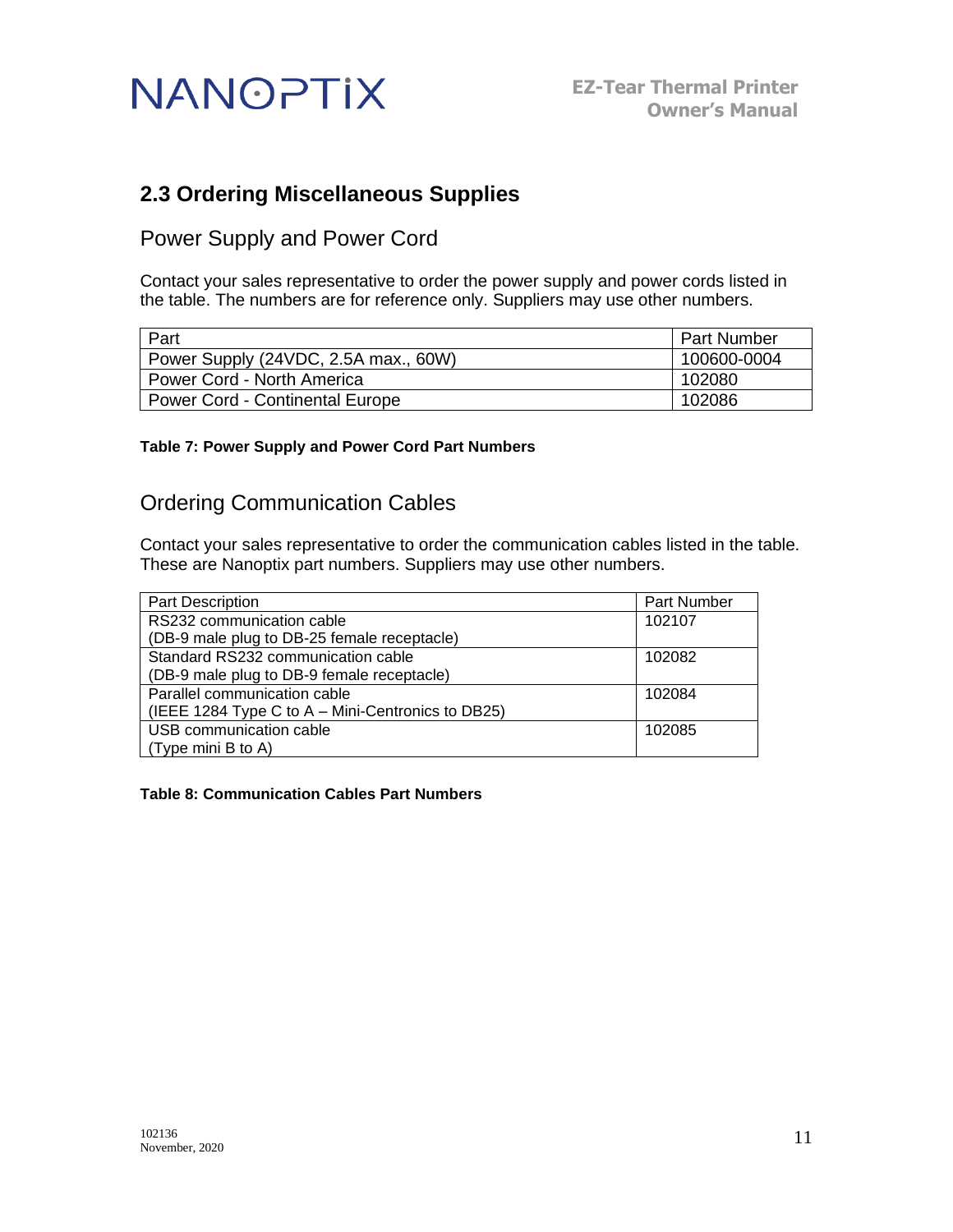## <span id="page-17-0"></span>Communication Cables Pin-Out

The tables below detail the connection pin-out for the RS-232 interface (Female Receptacle DB-9).

| Pin   | <b>Signal Name</b>  | Printer I/O         | Host I/O            | Printer         |
|-------|---------------------|---------------------|---------------------|-----------------|
|       |                     |                     |                     | <b>Function</b> |
|       | n/a                 | 51R pull up to 5V   | Input               | Aux Power (low  |
|       |                     |                     |                     | current)        |
| 2     | PRT RS232 TXD       | Output              | Input               | Data transmit   |
| 3     | PRT_RS232_RXD       | Input               | Output              | Data receive    |
| 4     | n/a                 | No connect          | Output              | None            |
| 5     | Signal Ground       | Signal Ground       | Signal Ground       | Signal Ground   |
| 6     | RS232_DSR           | Output              | Input               | Printer Ready/  |
|       |                     |                     |                     | Fault           |
| 7     | PRT RS232 CTS       | Input               | Output              | Handshake       |
|       | (host RTS)          |                     |                     |                 |
| 8     | PRT RS232 RTS       | Output              | Input               | Handshake       |
|       | (host CTS)          |                     |                     |                 |
| 9     | n/a                 | 100k pull up to 5V  | Input               | None            |
| Shell | <b>Frame Ground</b> | <b>Frame Ground</b> | <b>Frame Ground</b> | Shield          |

<span id="page-17-1"></span>**Table 9: RS-232 Interface Pin-Out**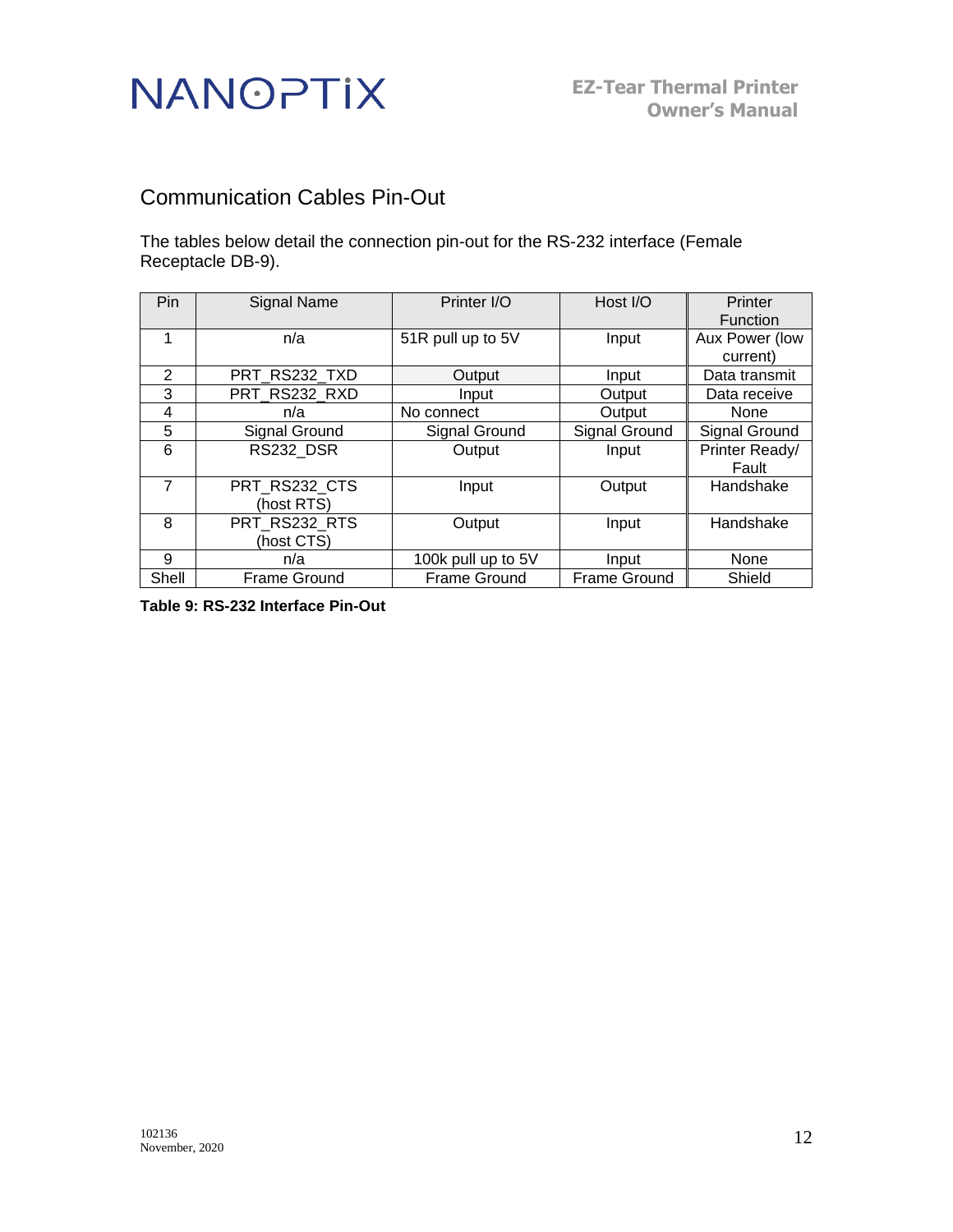## <span id="page-18-0"></span>**3. Communicating with the Printer**

Over the years, Nanoptix has developed emulations for compatibility with the most popular printers in the market. At the time of printing this manual, the following emulations are available:

- Epson 570 (for use with Windows™ XP or 2000 driver)
- Epson TM-T88III
- Star TUP-400
- Axiohm A722
- Ithaca P70
- Ithaca P170
- Citizen 3551

Please contact your sales representative if you require other emulations. If we do not have the emulation you need, we can provide most emulations in a short timeframe. If you are not required to emulate other printer, please ask your sales representative for the latest Nanoptix Windows Driver or the "Nanoptix Programming Guide" which will list the Nanoptix ESC/P commands.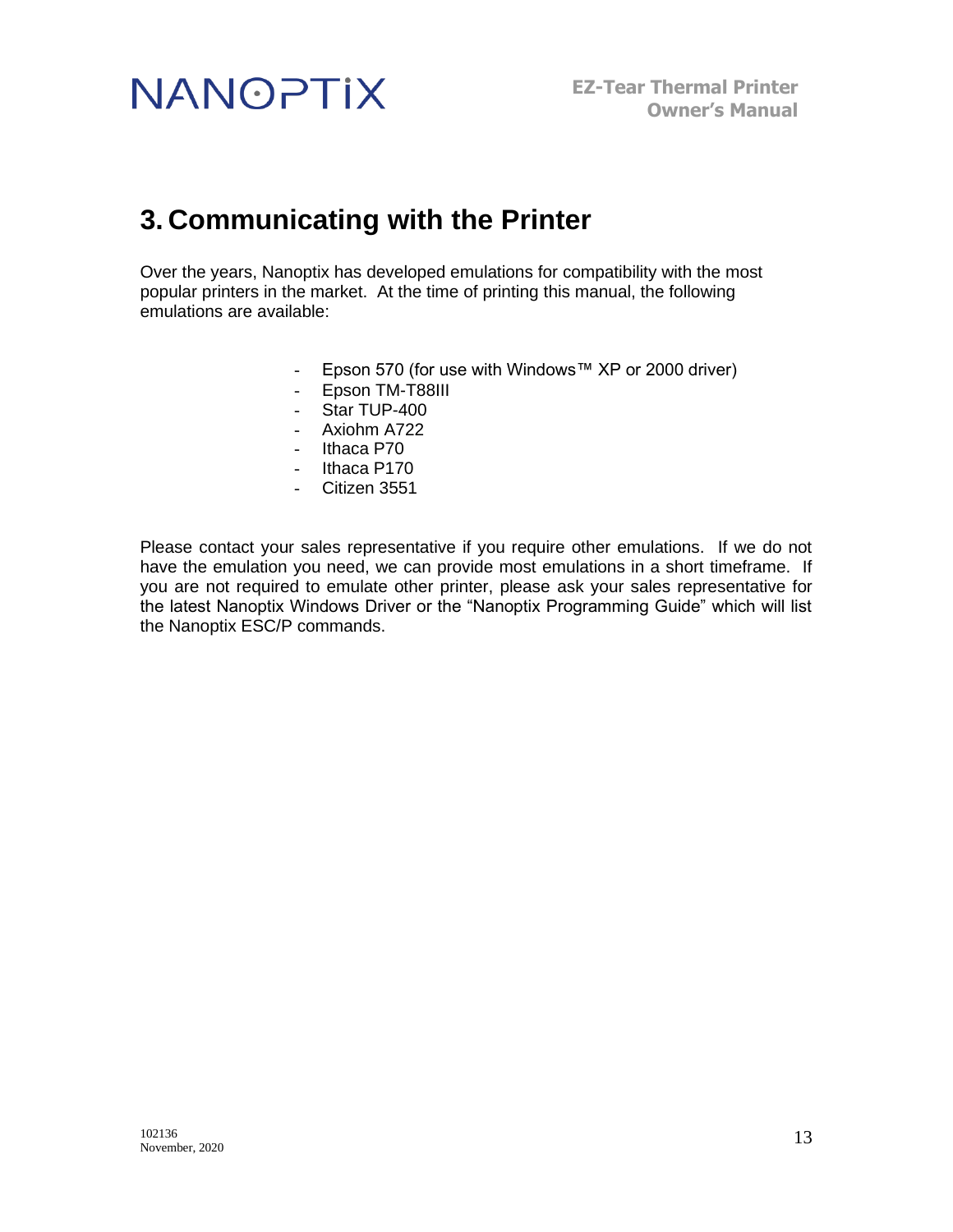

**EZ-Tear Thermal Printer Owner's Manual**

## <span id="page-19-0"></span>**APPENDIX A: Mechanical Drawings**



**Figure 8: Mechanical Dimensions (All dimensions in millimeters, tolerance +/-0.25mm)**